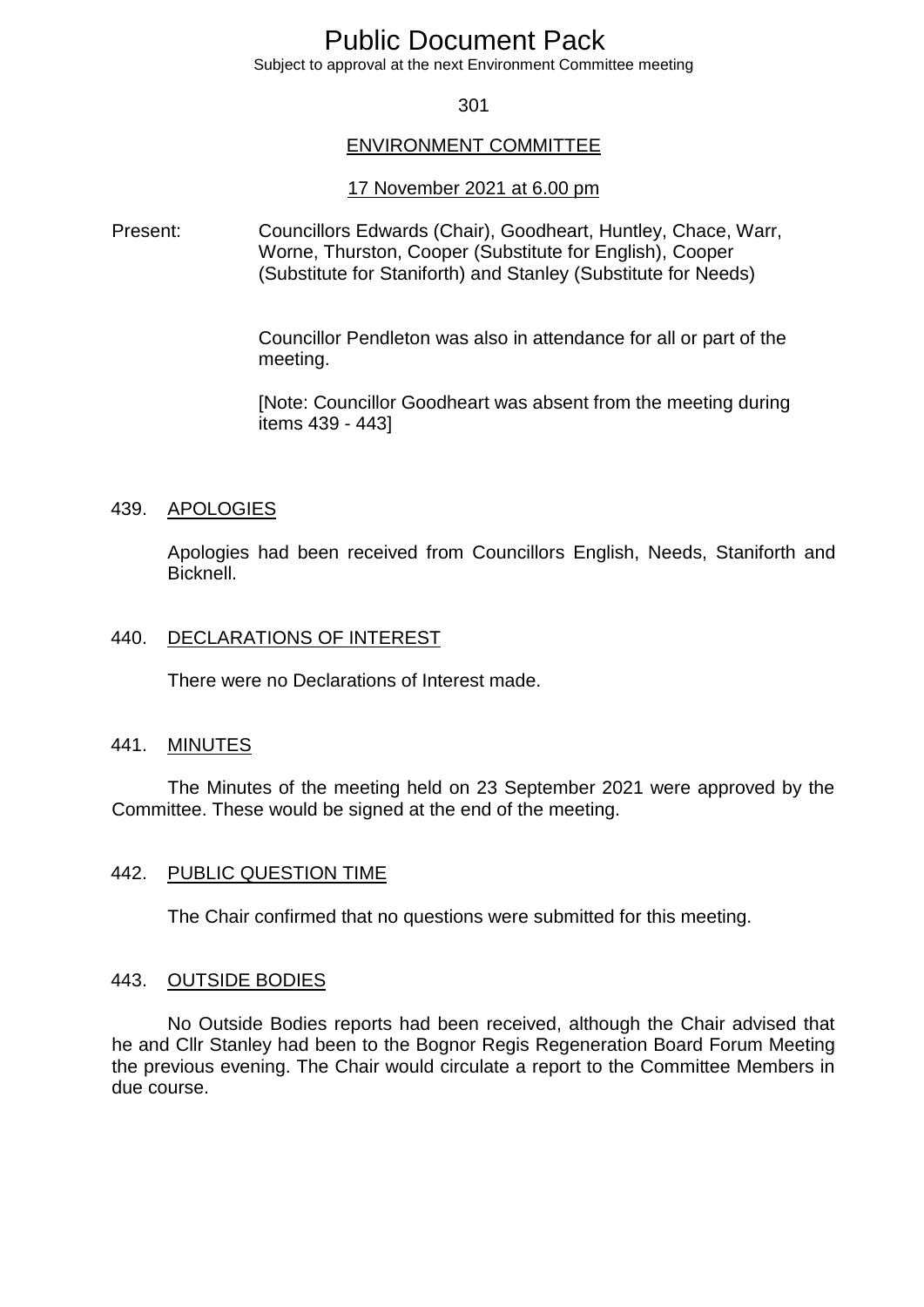Environment Committee - 17.11.21

# 444. ARUN DISTRICT COUNCIL'S GREEN SPACE TREE PLANTING STRATEGY 2021 - 2031

# *[Councillor Goodheart arrived during this item]*

Upon the invitation of the Chair, the Environmental Services & Strategy Manager introduced his report to the Committee. He explained this strategy was for Arun District Council's (ADC) own parks and open spaces and did not extend to land beyond ADC's control. He felt the proposal was a perfect balance between ambition and deliverability, and a huge amount of work had been put into the planning and development of the strategy and planting plan by the expert Tree Officer and the Parks Officers. The proposal was to plant 33,000 whips and 500 standard trees as a minimum. 90% of the standard trees would be native species, and the whip trees would be 100% native species. This would be phased over 10 years. The planting plans and species list would be published each year on the Council's website for information. There would also be at least 2 community tree planting events each year.

Members then took part in a question and answer session as summarised below:

- Clarification was sought on the number of trees that would be planted each year, and whether a regular update would be provided to the Committee. The Environmental Services & Strategy Manager explained they were expecting to plant around 60 standard trees and 2,000-3,000 whips in the first year. It was expected to average approximately 50 standard trees and 3500 whips each year.
- Expectation of survival rates for the whips. The Environmental Services & Strategy Manager said there would be a proactive after-care programme for 3 years.
- The reason for non-native species being introduced. The Environmental Services & Strategy Manager explained there was a place for non-native trees, some of which may be the trees of the future.
- The reasons for established trees being removed. It was confirmed that established trees would only be removed for very good reason such as being dead or dying.
- It was noted that there was no tree planting planned for Pagham. This was due to Arun District Council not owning much open space in Pagham, so no opportunity to do so.
- Would there be an opportunity for community groups to work with ADC, and for ADC to procure trees on their behalf. The Environmental Services & Strategy Manager said there would be opportunities for community groups to get involved. A discussion would need to be had with any groups wishing to plant on Arun's land, as this would need to fit with the Strategy. If Officers were in agreement with the proposals, they would be able to procure trees on behalf of community groups for this purpose.
- The Queens Canopy was a great opportunity to create a legacy for the residents, and it was asked that this be fully explained, and that community involvement be sought when building up the interpretation of what this would look like.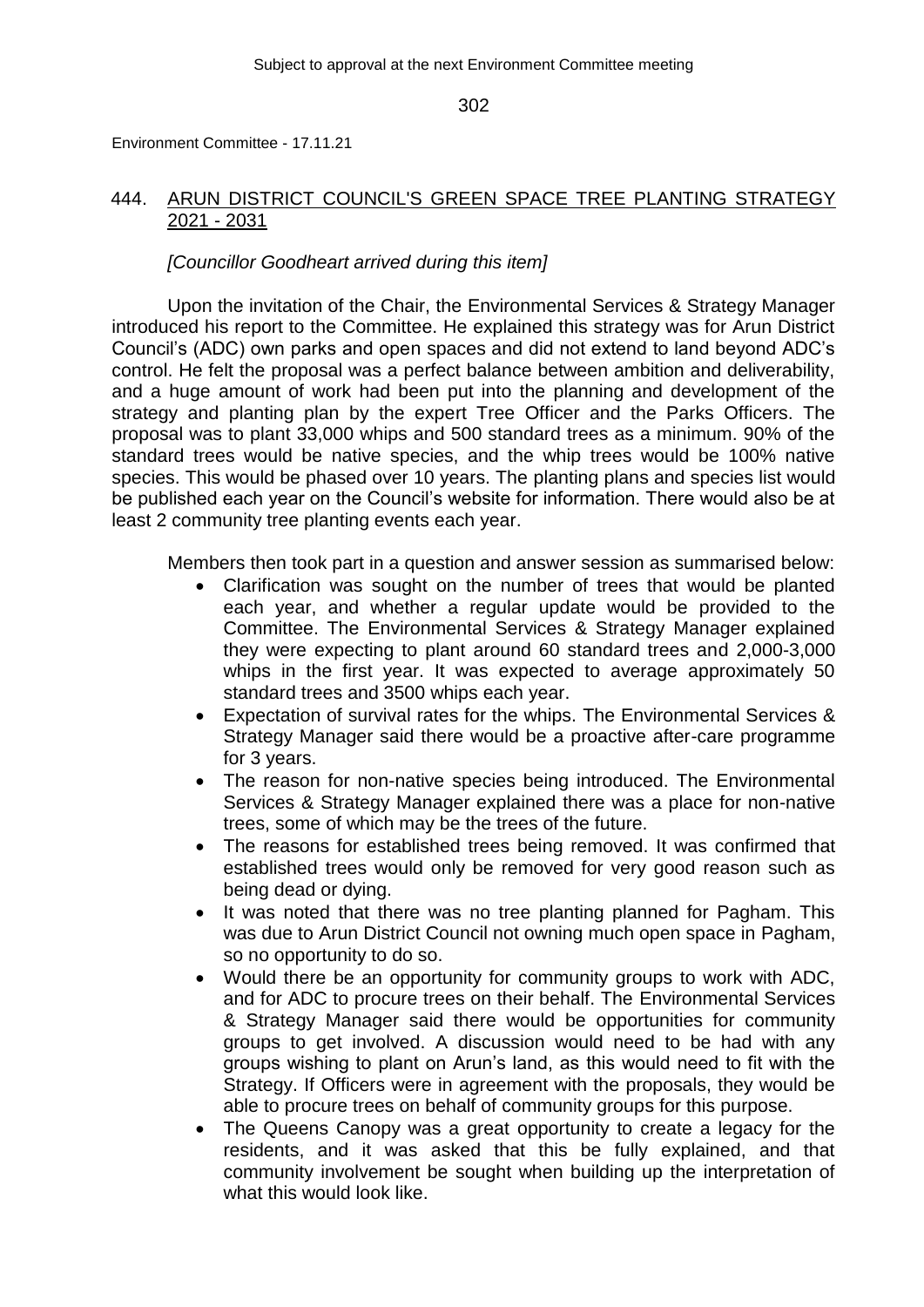Environment Committee - 17.11.21

- Clarification was sought on the budget for the programme.
- Members were keen on the idea of tree-lined avenues, however noted this was under West Sussex County Council's remit.
- Concern was raised over the large number of whips due to be planted in West Park. The Environmental Services & Strategy Manager reassured Members that the planting would be appropriate to the location and would not interfere with how the site was used on a daily basis.
- Members welcomed the report, and sent thanks to the Environmental Services & Strategy Manager and his team.

The recommendation was Proposed by Councillor Andy Cooper and Seconded by Councillor Huntley.

# The Committee

# RESOLVED

That the proposed Arun Greenspace Tree Planting Strategy 2021-2031 and associated planting plan be approved and adopted.

# 445. OFF-STREET PARKING STRATEGY 2021 - 2026

Upon the invitation of the Chair the Group Head of Neighbourhoods and the Customer & Parking Services Manager introduced the report the Committee. They explained the vision in the Strategy which set out some key themes – to provide safe, well-maintained car parks; meeting the needs of residents, shoppers and visitors; providing an income for the Council and supporting economic growth; promoting a sustainable environment and creating a positive parking experience. It looked at the emerging new technologies and opportunities. There was a summary list of actions on Page 48 and 49. These actions picked up work already underway, but also new actions such as installation of electronic charging points and on all ticket machines being contactless by 2024.

Members then took part in a full debate where the following points were raised:

- It was felt the Strategy met the aims of what it was intended for.
- It was good that climate change and sustainability were included, tree planting in car parks and sustainable surfacing alternatives would be welcomed.
- The progress around electric parking and charging was welcomed.
- Whilst contactless technology was welcomed there was concern by Members about the prospect of complete removal of cash by 2024.
- Could consideration be given to the locations of disabled bays, as it may be that not all needed to be placed at the front of the car parks as proximity wasn't always the issue for disabled users. It may be that other priority bays could be considered in addition.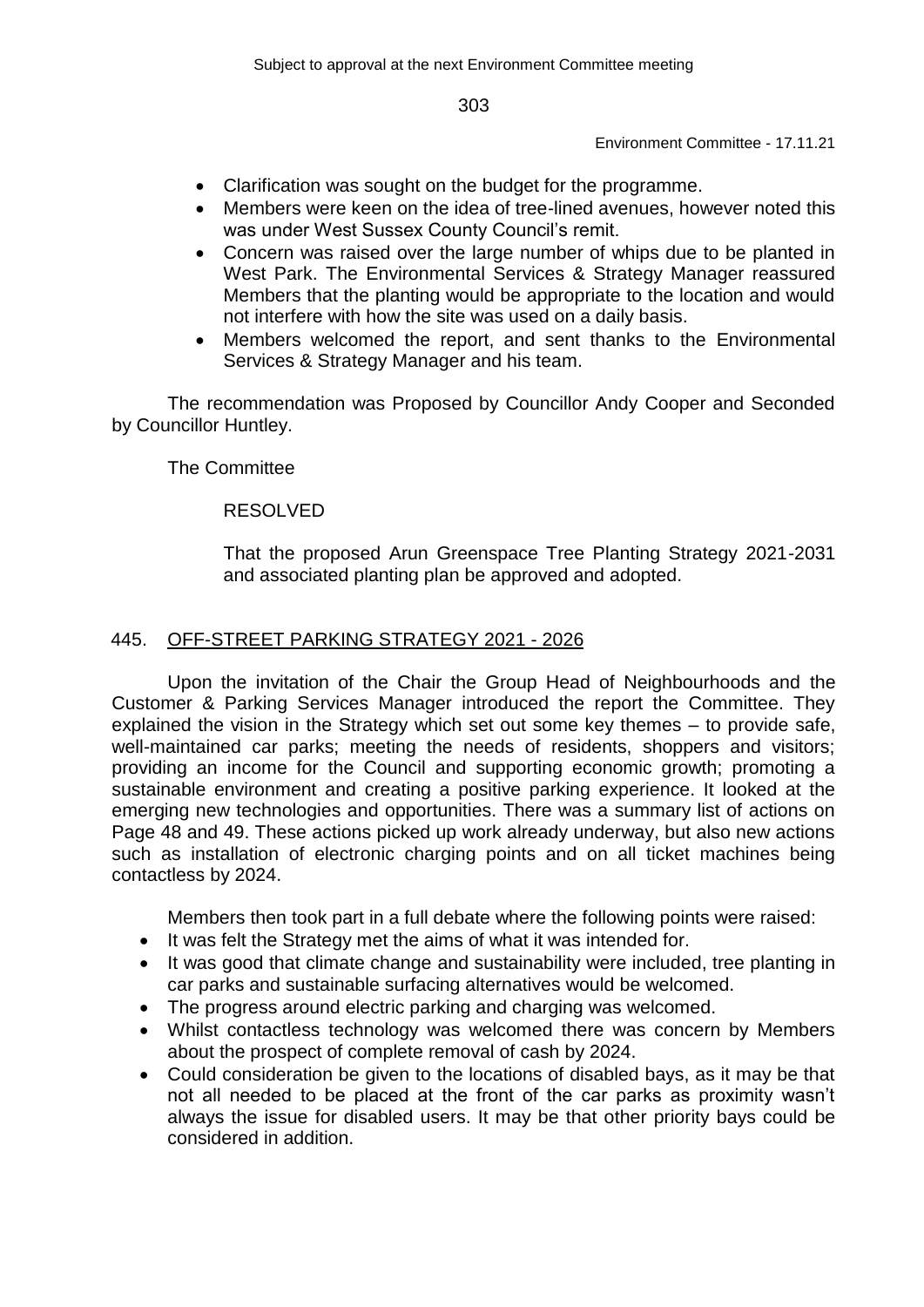Environment Committee - 17.11.21

Following further debate regarding contactless payments and the removal of cash, the recommendation, and with the addition of 'all pay and display machines to be contactless and accept cash' was Proposed by Councillor Stanley. This was Seconded by Councillor Huntley.

## The Committee

## RESOLVED

That the Councils Off-Street Parking Strategy 2021-2026 as shown on Appendix A, with the addition of 'all pay and display machines to be contactless and accept cash', be adopted

# 446. VARIATION TO PARKING CHARGES

[*During this item Cllr Chace declared a Personal Interest as Chairman of Friends of Brookfield Park]*

Upon the invitation of the Chair, the Customer & Parking Services Manager introduced his report to the Committee. He explained that each year the Council was required to review it's discretionary charges, which included parking charges. The report identified a set of proposed increases in parking charges plus a proposal to introduce charges in a number of car parks that currently had no charging regime. He clarified that 5.2 in the report, which stated that parking for the first hour in the car parks in which they propose to introduce charging, would be free, this would be the case with regard to Bersted Brooks and Brookfield Park, but in the case of Links Avenue, Grassmere and Shrubbs Field this would in fact be 2 hours free parking as shown on Appendix A. He also clarified that where it said 'estimated income' on Appendix A, it should actually refer to 'additional estimated income'. After completing the consultation, a report would be brought back to the Committee in March, for Members to make a decision on the charges.

Members then took part in a full debate where the following points were raised:

- It was right to put this out for consultation and encourage members of the community to provide thoughts on the direction they thought the Council should take.
- It was asked whether it would be explained in the consultation documents what the income from the increase in charges would be used for. The Group Head of Neighbourhoods explained that this could be promoted across the Council's social media platforms.
- It was asked whether Friends of Bersted Brooks should be added to the list of consultees. The Customer & Parking Services Manager confirmed the Friends of Bersted Brooks would be added.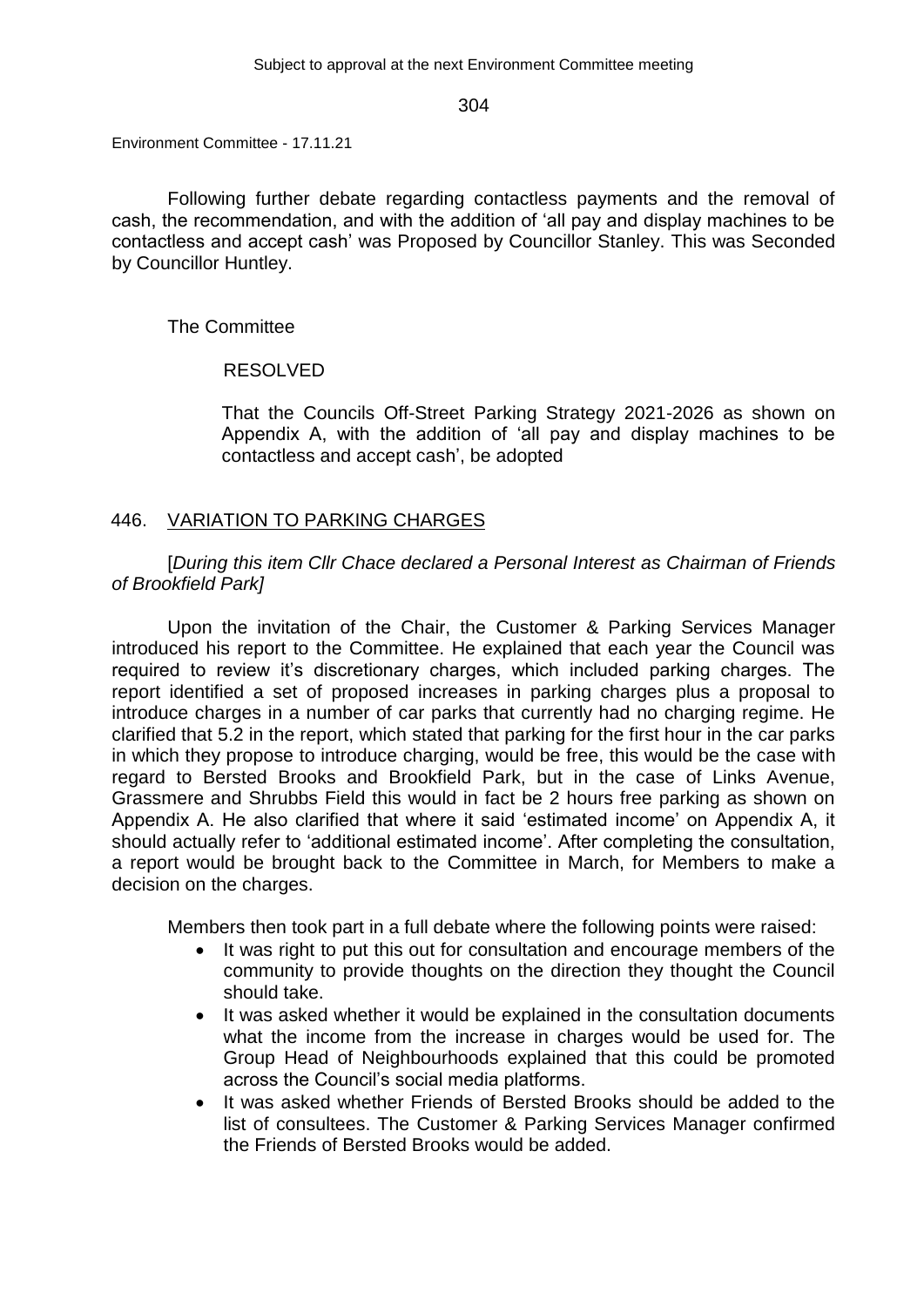Environment Committee - 17.11.21

Councillor Chace declared a personal interest as Chairman of Friends of Brookfield Park. He asked that Friends of Brookfield Park also be added to the list of consultees.

The recommendation was Proposed by Councillor Andy Cooper and Seconded by Councillor Chace.

The Committee

#### RESOLVED

That the proposed charges as set out in Appendix A be put out for consultation after which a report will be returned to Committee for final approval.

## 447. FUEL POVERTY FRAMEWORK

Upon the invitation of the Chair, the Principal Environmental Health Officer introduced her report to the Committee. She explained that Fuel Poverty was a complex public health issue and was not the responsibility of just one agency or organisation. The West Sussex Fuel Poverty Coordinator, hosted by Arun District Council, was an externally funded post. The framework document attached to the report brought together all the actions for the coming 5 years across the County. The aim was that it would be possible to support funding bids going forward and to engage with a range of other organisations to develop initiatives.

There were no questions from Members

The recommendation was Proposed by Councillor Andy Cooper and Seconded by Councillor Stanley.

The Committee

# RESOLVED

That the West Sussex Fuel Poverty Framework for Action 2021-2026 be adopted.

#### 448. EMPTY PROPERTY ASSISTANCE PROGRAMME

Upon the invitation of the Chair, the Principal Environmental Health Officer introduced her report to the Committee. She explained the Council was committed to tackling empty properties in the private sector, and there was an approved 5-year strategy that came into place in 2018. The report aimed to highlight all the work and achievement in this area, including the improvements this could make to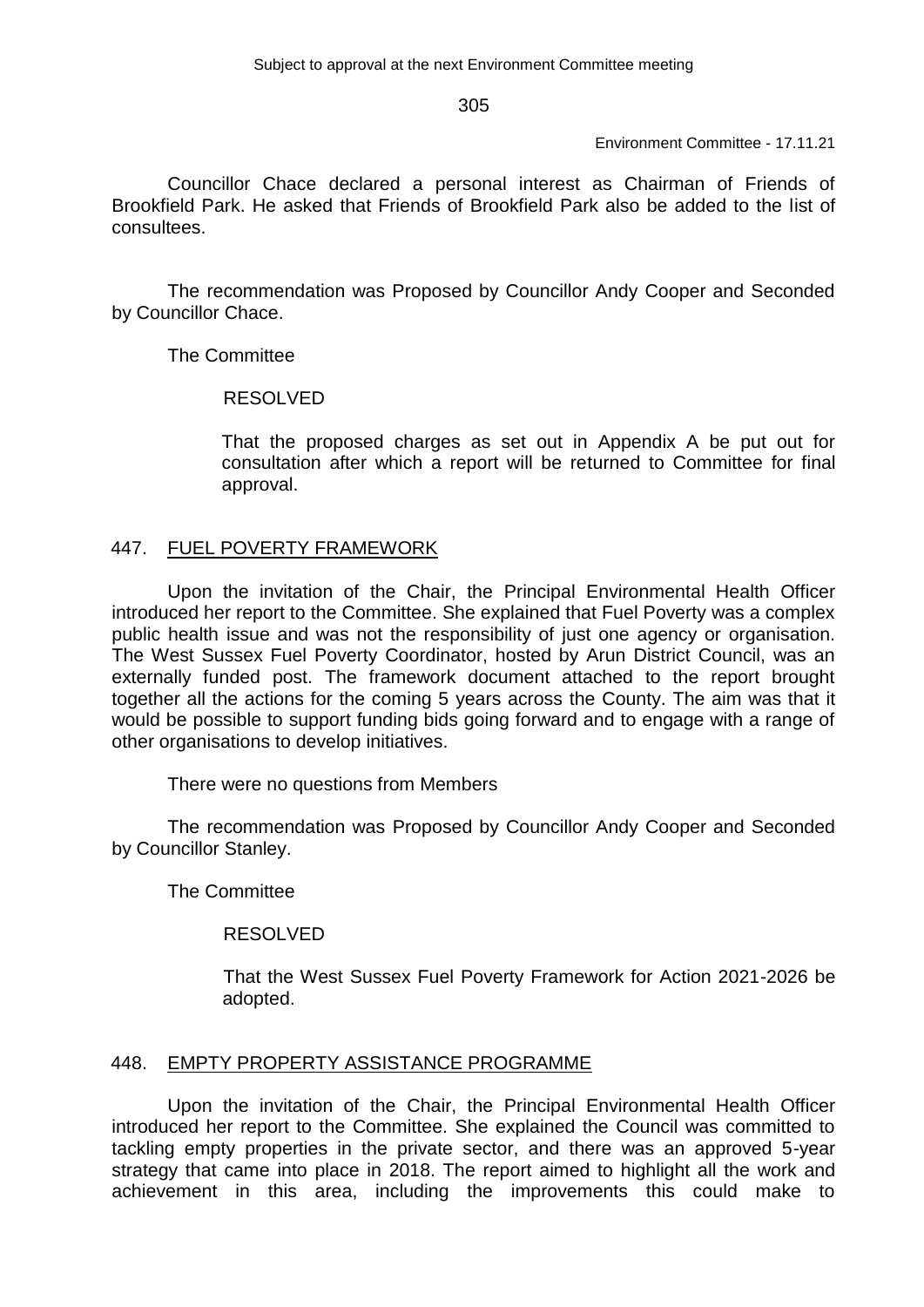Environment Committee - 17.11.21

neighbourhoods. Properties could be empty for a number of reasons, and work was carried out with the owners to try to understand the reasons and ensure they were brought back into use. There was an approved Empty Property Assistance Programme which provided funding for grants and loans, helping to finance repairs to properties to bring them up to standard. The fund was also used for enforcement work when necessary. More could be done and they were looking to learn from good practice from other local authorities. They were trying to increase awareness and also partnership working. Additional resources were required to support the current full-time Empty Homes Officer.

Members felt Arun District Council performed well with regards to Empty Homes, and thanked the Group Head of Technical Services, the Principal Environmental Health Officer, and the Empty Homes Officer for their work. It was felt that one of the reasons this worked so well was due to the delegations given to the Officers.

The recommendations (with amended Committee names to reflect the recent change) were Proposed by Councillor Stanley and Seconded by Councillor Alison Cooper.

The Committee

RESOLVED

1. that authority be delegated to the Group Head of Technical Services to make changes resulting from identified good practise and legislative changes to the Empty Property Assistance Programme, grants and loans criteria.

RECOMMEND TO THE POLICY & FINANCE COMMITTEE

2. that growth of £17,523 be included in the 2022-2023 revenue budget, to recruit on scale 4, an additional part time Technical Support Assistant for 23hrs per week to support and enhance the empty homes work.

## 449. RECOMMENDATION FROM THE RESIDENTIAL AND WELLBEING SERVICES COMMITTEE - 30 SEPTEMBER 2021

Upon the invitation of the Chair, the Group Head of Technical Services introduced the recommendations from the meeting of the Residential & Wellbeing Services Committee (which was now named Housing and Wellbeing Committee).

There were no questions from Members

The recommendations were Proposed by Councillor Chace and Seconded by Councillor Stanley.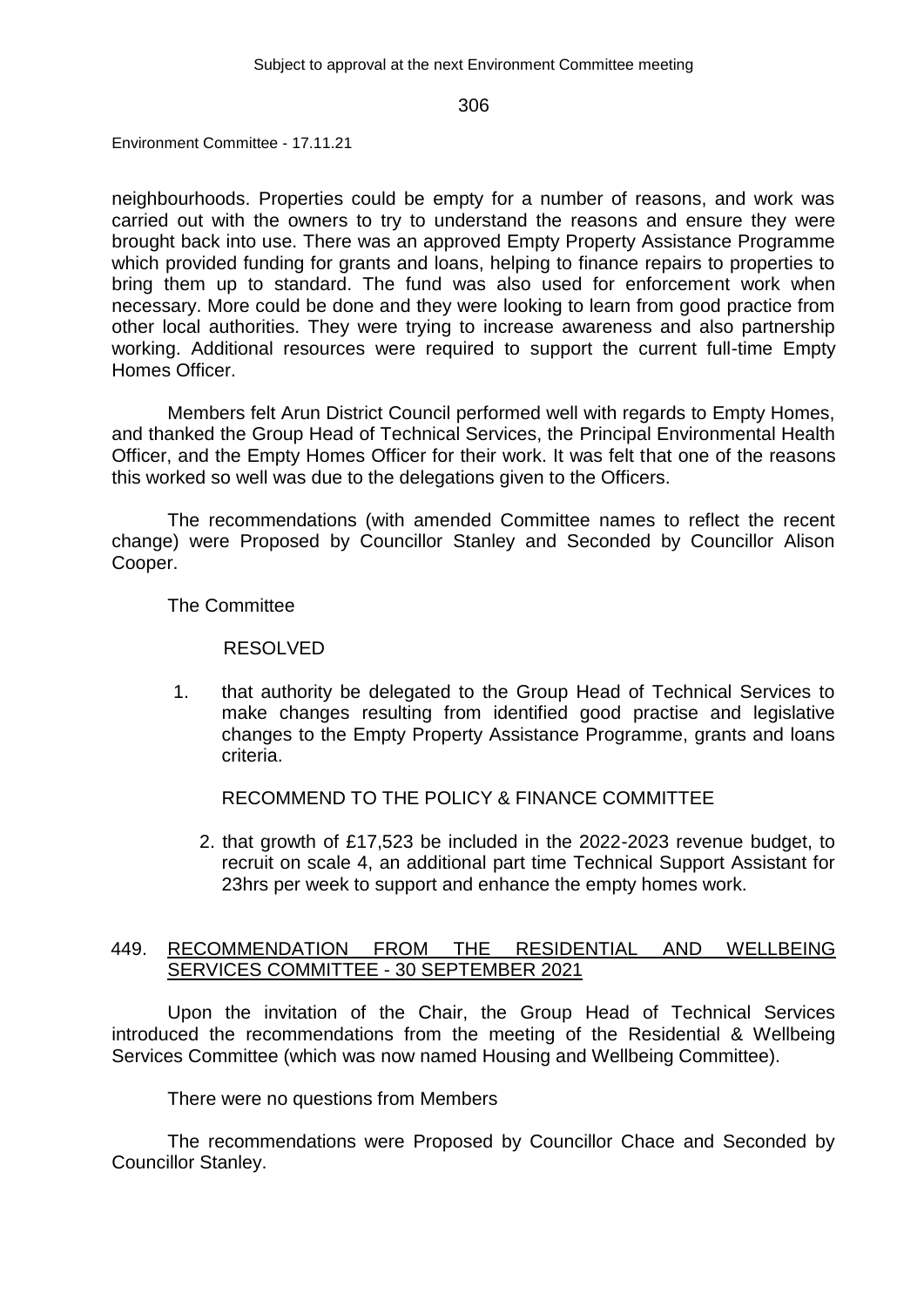Environment Committee - 17.11.21

The Committee

RESOLVED that

- 1. A review be undertaken of the incentives and services we (could) offer property owners to increase engagement with our Empty Homes Team and support tenant management issues and misconceptions.
- 2. A review be undertaken of how we promote our Empty Homes service and how we communicate success stories.

## 450. ANNUAL ENGINEERING SERVICE REVIEW

Upon the invitation of the Chair, the Engineering Services Manager introduced his report to the Committee. He highlighted and explained key areas in the report including climate change; the South East Coastal Group; partnership funding; coastal monitoring; Pagham Beach; Climping Beach; revenue works; capital works; land drainage; drainage plans.

The Chair thanked the Engineering Services Manager for his concise and very informative report, and for all the excellent work that he and his team had done for the District.

Members then took part in a full debate where the following points were raised:

- What was the long-term solution to the flood risk in Climping. The Engineering Services Manager explained that this was not the responsibility of ADC, however they do work closely with the Environment Agency (EA). The work the EA was doing was working well, however there was an issue of cost, the area was attacked by both the open coast and the river. All the work that was being done was in line with the Coastal Defence Strategy developed by the Council and EA.
- Members further acknowledged the good work done by the Engineering Services Manager and his team.
- Funding coming from the Government for the Council to do Resilience work. The Engineering Services Manager confirmed that the funding for this term would be approximately double that of last term.
- Clarification was sought around some of the figures and terminology in the report.

The recommendation (with amended Committee names to reflect the recent change) was Proposed by Councillor Andy Cooper and Seconded by Councillor Huntley.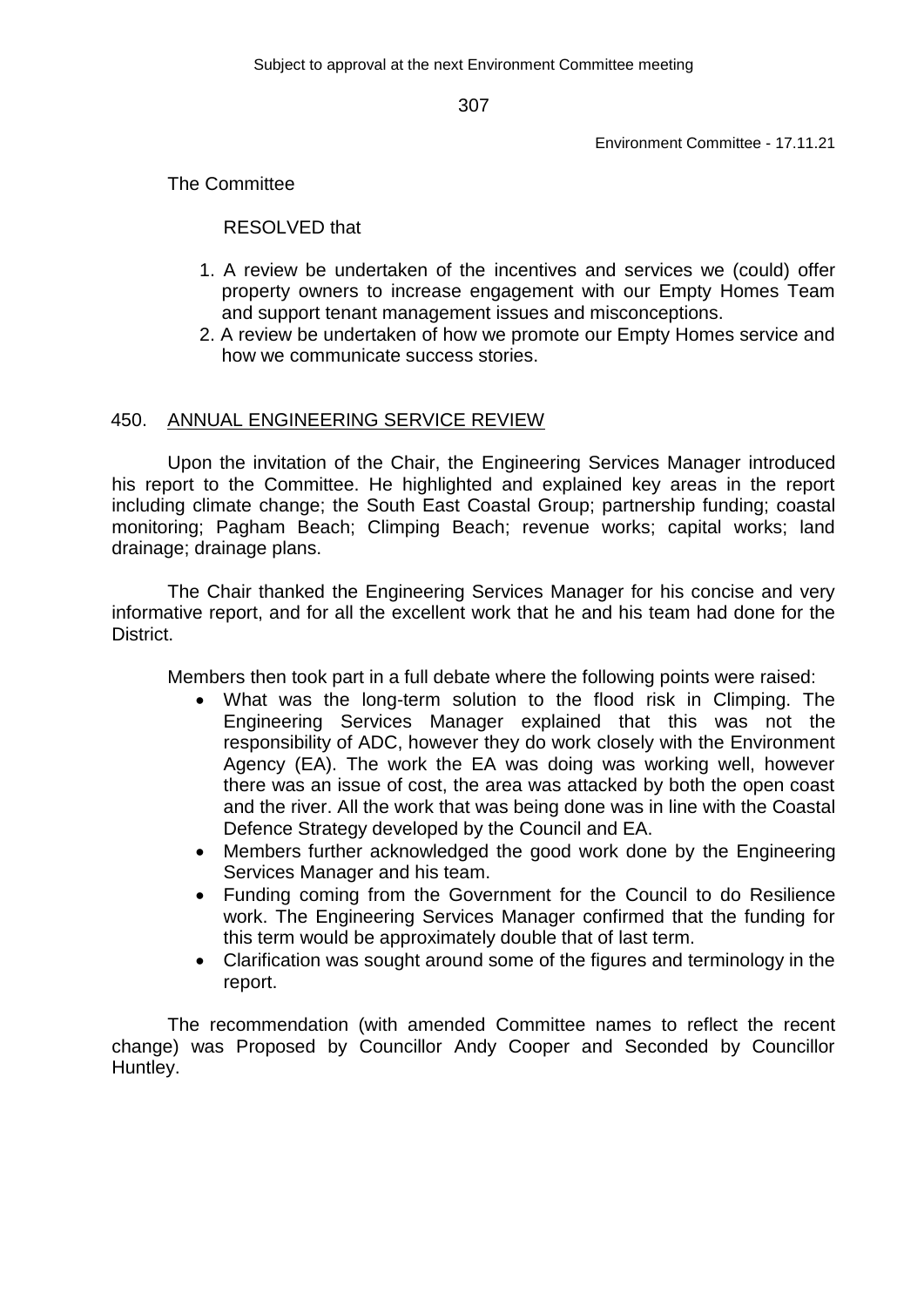Environment Committee - 17.11.21

The Committee

# RECOMMEND TO THE POLICY & FINANCE COMMITTEE

- 1) additional resources of £40,000, in the Coast Protection Revenue Budget commencing in 2022/23 and for a further 4 years thereafter, to allow for shingle management works associated with West Beach and other beaches e.g. East Beach, Littlehampton.
- 2) a £180,000 contribution to the Community Flood Fund in 2022/23 and a further £100,000 in 2023/24, to enable required Partnership Contributions to continue.

# RESOLVED

3) that the Engineering Services Manager be authorised to undertake the necessary preparatory work relating to the new Capital schemes, to make Grant in Aid funding applications to the Environment Agency accordingly and to receive and draw down related funds.

# 451. BOGNOR REGIS BEACH ACCESS WORKING PARTY

Upon the invitation of the Chair, the Engineering Services Manager introduced his report to the Committee.

Councillor Stanley proposed an amendment to the recommendations, which was that 1 (f) would be changed to 'Chair of the Working Party: Cllr Worne'. This was seconded by Councillor Thurston.

Following a brief discussion Councillor Stanley, with the agreement of the meeting and the Seconder, altered his amendment to 1 (f) to 'the Chair of the Working Party would be elected at its first meeting'.

Following a vote, the altered amendment was CARRIED.

Councillor Stanley proposed an additional amendment to the recommendations, which was that 2 (a) would be changed to 'An invitation be extended to Bognor Regis Town Council Access Group for **three** representatives to join the Working Party (without voting rights)'. This was seconded by Councillor Thurston.

Members then took part in a full debate where the following points were raised:

- There were people with varying mobility requirements that were part of the Bognor Regis Town Council Access Group, and extending the invitation to an additional person would help to gain varying views.
- Increasing the size of the Working Party could make it too large and make it difficult to make progress.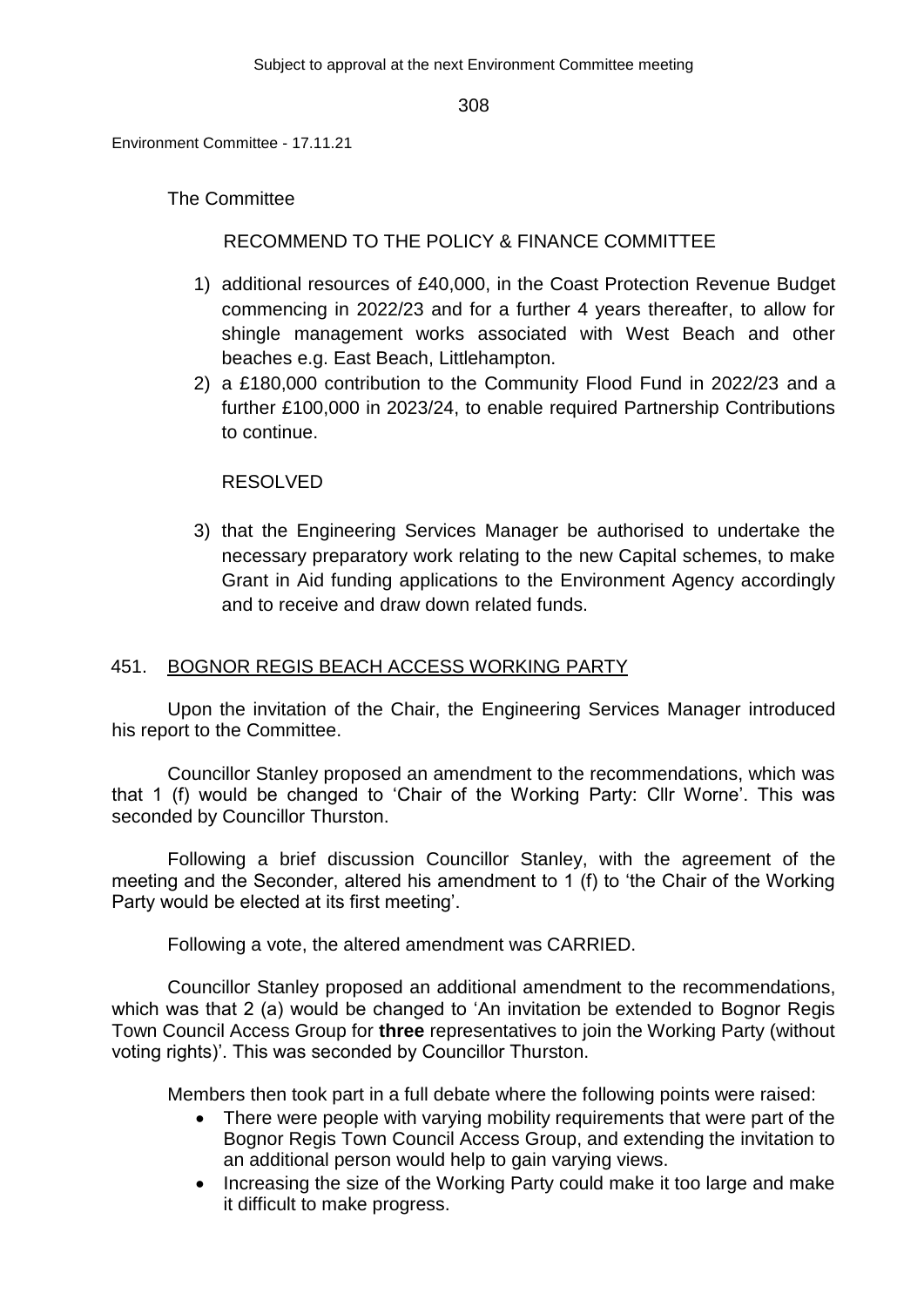#### Environment Committee - 17.11.21

- Opinions from people living outside of Bognor should also be taken into consideration as people from across the District would travel to the site.
- The Working Party needed to look objectively at making the beach accessible.
- The Working Party should be kept small and the representatives could feed in the views of other people.
- Increasing the Working Party by one person would not make it much larger, but it would be good to have the views of other people.
- The Working Party was put together by the Group Leaders who consulted with Members.
- If Membership of the Working Party was not increased, they could invite guests to input and give opinions.

The amendment was put to the vote and there being an equality of votes, the Chair used his casting vote against the amendment, which was LOST.

The substantive recommendations (with amended Committee names to reflect the recent change) were Proposed by Councillor Edwards and Seconded by Councillor Chace.

The Committee

RESOLVED that

- 1. The establishment of a Bognor Regis Beach Access Working Party be supported based on the following terms:
- (a) Terms of Reference to consider the issues surrounding the provision of an access to the beach for the disabled and elderly persons in Bognor Regis and to examine the options available for such an access
- (b) To determine what part of the beach to improve access to (waterline or shingle etc) and to consider options for geographic location
- (c) The Working Party will report to Environment Committee,
- (d) Size of the Working Party 6 Arun District Councillor seats with two further seats (without voting rights) to be offered to the Bognor Regis Town Council Access Group.
- (e) Nominations to the seats Cllrs Worne, Needs, Brooks, Staniforth, Edwards and English - to be confirmed by the relevant Group Leaders immediately if the proposal is accepted by Environment Committee.
- (f) The Chair of the Working Party would be elected at its first meeting
- (g) Proposals for the allocation of seats if vacancies occur  $-$  to be for the relevant Group Leader / Bognor Regis Town Council Access Group to fill the vacant seat as appropriate and this information to be reported this to the next Environment Committee meeting
- (h) The Working Party will take the form of a Task & Finish exercise and conclude in not more than 12 months from the date of the first meeting.